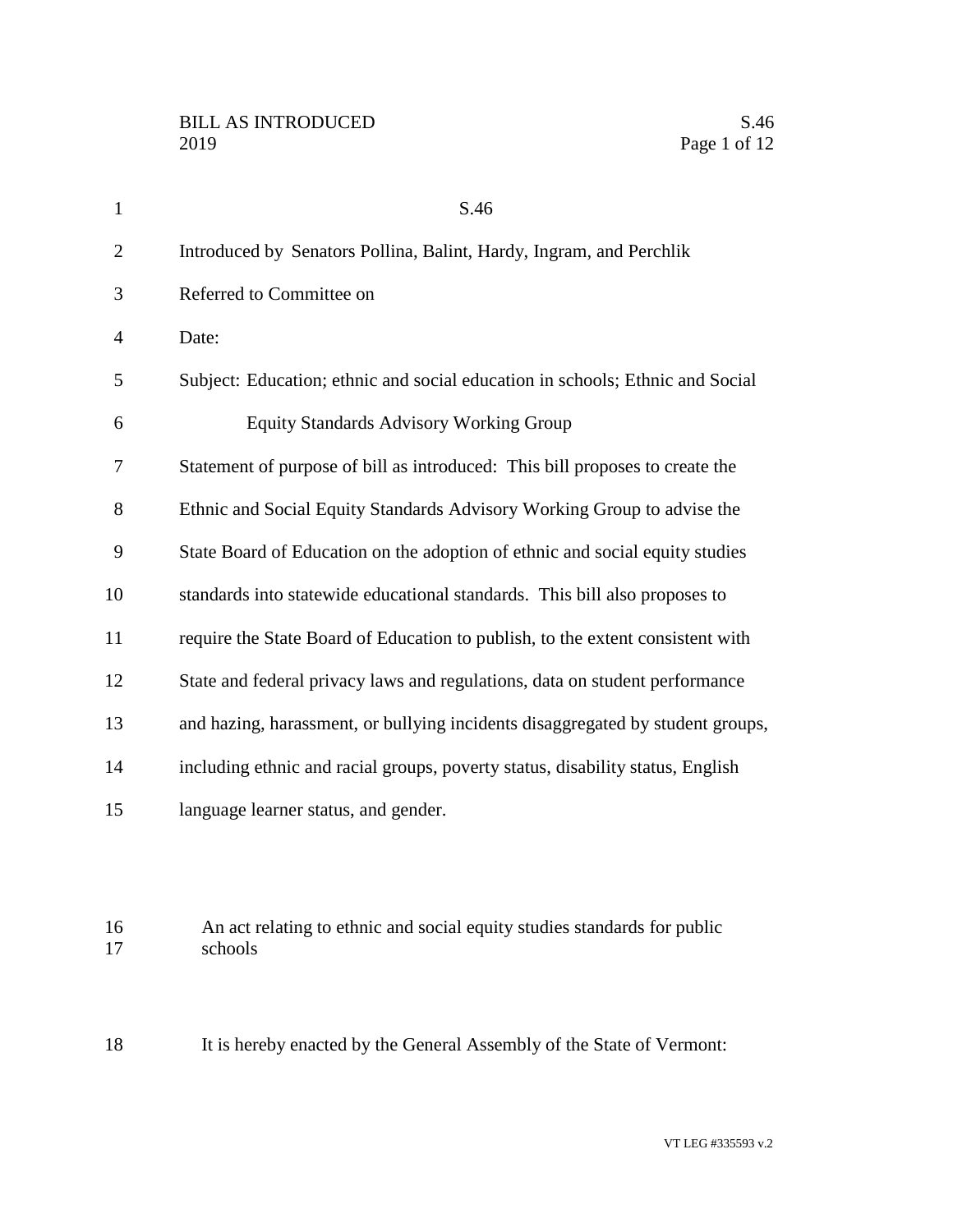| $\mathbf{1}$   | Sec. 1. ETHNIC AND SOCIAL EQUITY STANDARDS ADVISORY                              |
|----------------|----------------------------------------------------------------------------------|
| $\overline{2}$ | <b>WORKING GROUP</b>                                                             |
| 3              | (a) Findings.                                                                    |
| $\overline{4}$ | (1) In 1999, the Vermont Advisory Committee to the U.S. Commission               |
| 5              | on Civil Rights published a report titled Racial Harassment in Vermont Public    |
| 6              | Schools and described the state of racism in public schools. The Committee       |
| 7              | held various hearings and received reports from stakeholders and concluded       |
| 8              | that "racial harassment" appeared "pervasive in and around the State's public    |
| 9              | schools," and observed that "the elimination of this harassment" was "not a      |
| 10             | priority among school administrators, school boards, elected officials, and      |
| 11             | State agencies charged with civil rights enforcement."                           |
| 12             | (2) In 2003, the Commission released a follow-up report concluding               |
| 13             | that, although some positive efforts had been made since the original report     |
| 14             | was published, the problem persisted. One of the many problems highlighted       |
| 15             | was "curriculum issues in the State's public schools. In some instances,         |
| 16             | teachers employ curriculum materials and lesson plans that promote racial        |
| 17             | stereotypes." One of the conclusions was that there was a need for a bias-free   |
| 18             | curriculum.                                                                      |
| 19             | (3) In December 2017, the Act 54 report on Racial Disparities in State           |
| 20             | Systems, issued by the Attorney General and Human Rights Commission Task         |
| 21             | Force, was released. According to the report, education is one of the five State |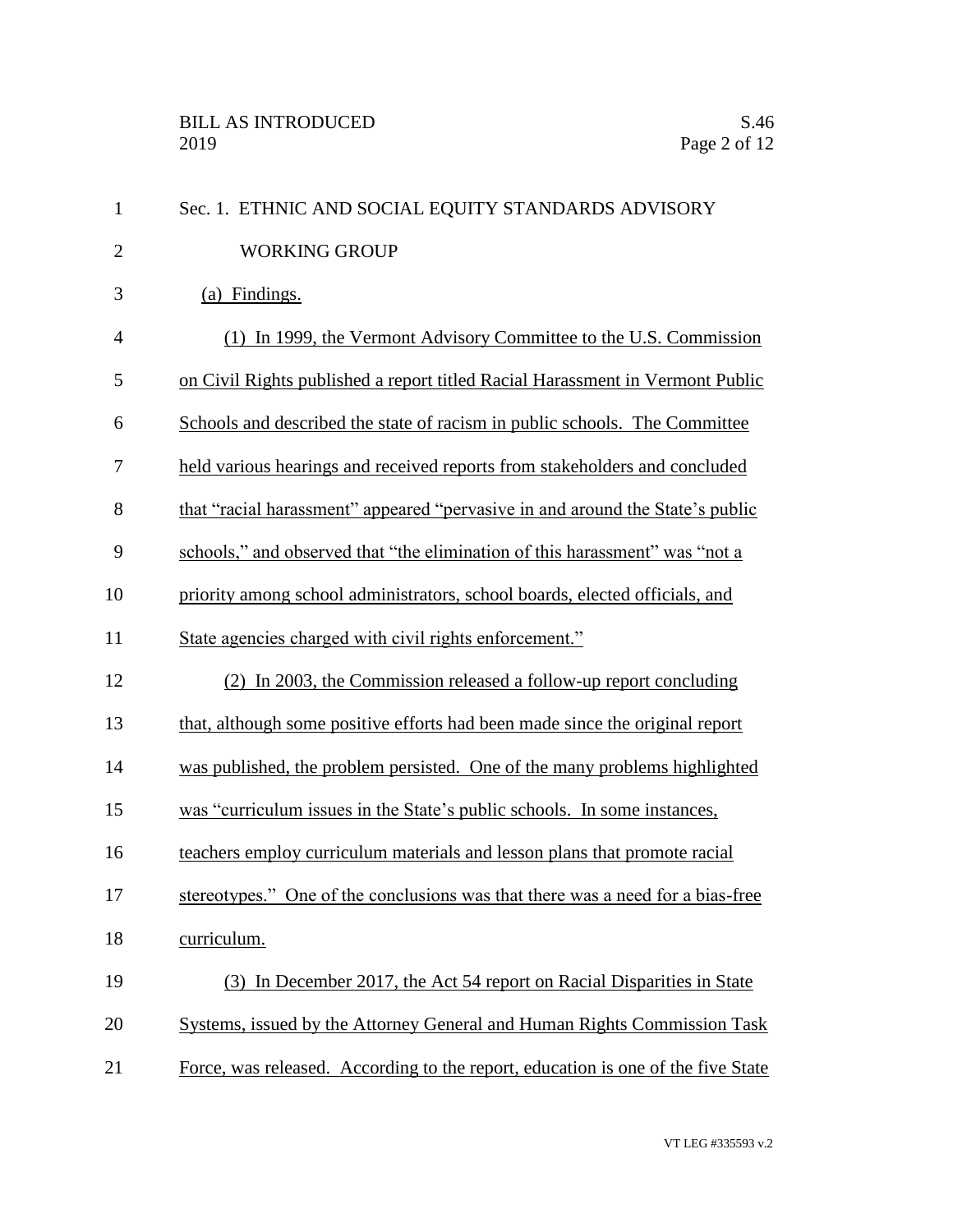| $\mathbf{1}$     | systems in which racial disparities persist and need to be addressed. The         |
|------------------|-----------------------------------------------------------------------------------|
| $\overline{2}$   | Attorney General and Human Rights Commission held three stakeholder               |
| 3                | meetings and found "a surprising amount of coalescence around the most            |
| $\overline{4}$   | important issues" and "the primary over-arching theme was that we will be         |
| 5                | able to reduce racial disparities by changing the underlying culture of our state |
| 6                | with regard to race." One of the main suggestions for accomplishing this was      |
| $\boldsymbol{7}$ | to "teach children from an integrated curriculum that fairly represents both the  |
| 8                | contributions of People of Color (as well as indigenous people, women, people     |
| 9                | with disabilities, etc.), while fairly and accurately representing our history of |
| 10               | oppression of these groups." The other suggestions were to educate State          |
| 11               | employees about implicit bias, white privilege, white fragility, and white        |
| 12               | supremacy and increase the representation of people of color in the State and     |
| 13               | school labor forces by focusing on recruitment, hiring, and retention, as well as |
| 14               | promotion of people of color into positions of authority and responsibility on    |
| 15               | boards and commissions.                                                           |
| 16               | (4) The harassment of lesbian, gay, bisexual, transgender, queer,                 |
| 17               | questioning, intersex, asexual, and nonbinary communities; other students of      |
| 18               | color; and students with disabilities and the lack of understanding of people in  |
| 19               | power about the magnitude of the systemic impacts of harassment and bias          |
| 20               | damage the whole community.                                                       |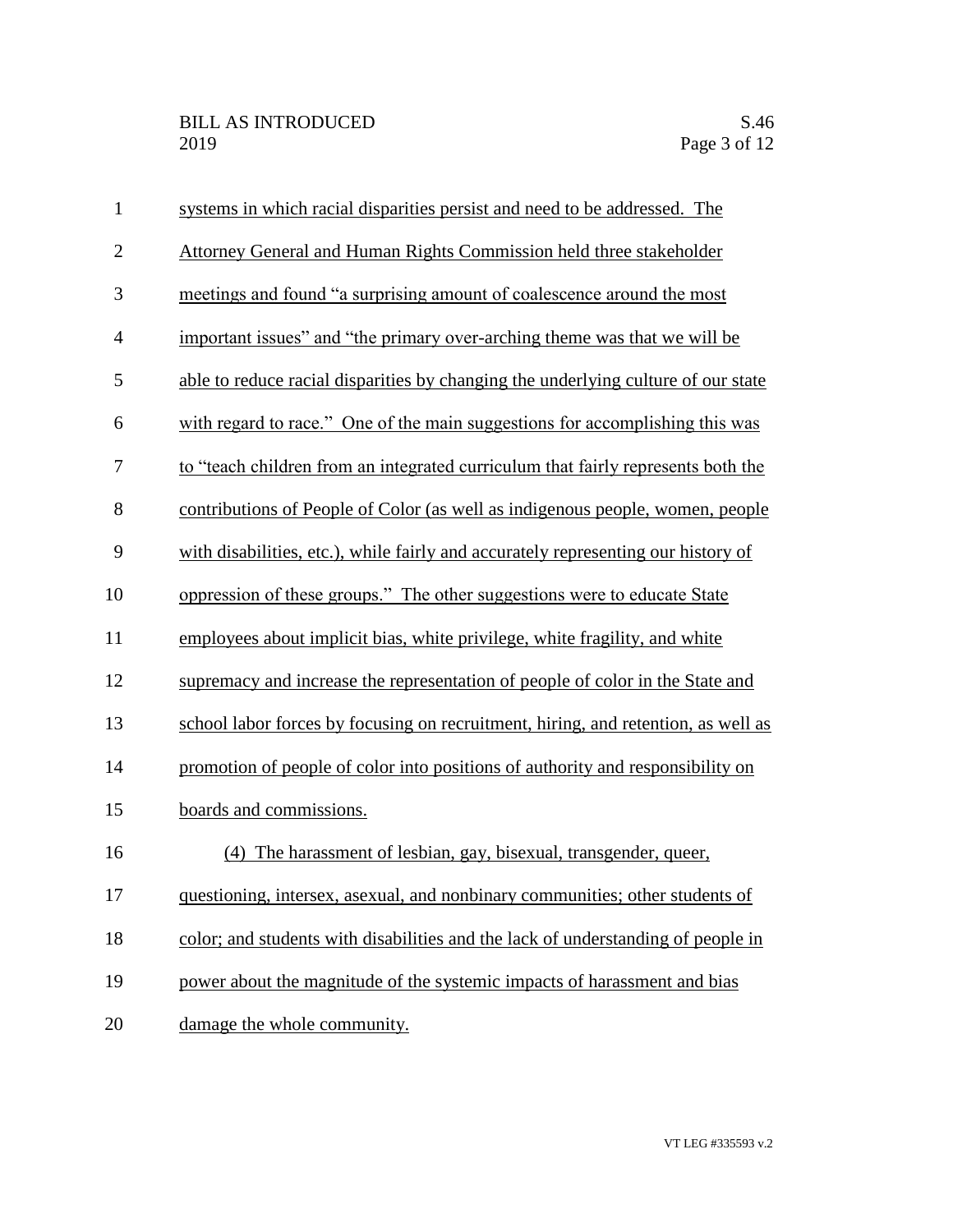| $\mathbf{1}$   | (b) Definitions. As used in this act:                                         |
|----------------|-------------------------------------------------------------------------------|
| $\overline{2}$ | (1) "Ethnic groups" means nondominant racial and ethnic groups in the         |
| 3              | United States, including people who are indigenous and people of African,     |
| 4              | Asian, Pacific Island, Chicanx, Latinx, or Middle Eastern descent.            |
| 5              | (2) "Ethnic studies" means the instruction of students in prekindergarten     |
| 6              | through grade 12 in the historical contributions and perspectives of ethnic   |
| 7              | groups and social groups.                                                     |
| 8              | (3) "Social groups" means females, people with disabilities, immigrants,      |
| 9              | refugees, and individuals who are lesbian, gay, bisexual, transgender, queer, |
| 10             | questioning, intersex, asexual, or nonbinary.                                 |
| 11             | (c) Creation and composition. The Ethnic and Social Equity Standards          |
| 12             | Advisory Working Group is established. The Working Group shall comprise       |
| 13             | the following 17 members:                                                     |
| 14             | (1) eight members who are members of, and represent the interests of,         |
| 15             | ethnic groups and social groups;                                              |
| 16             | (2) a Vermont-based, college-level faculty expert in ethnic studies;          |
| 17             | (3) the Secretary of Education or designee;                                   |
| 18             | (4) the Executive Director of the Vermont-National Education                  |
| 19             | Association or designee;                                                      |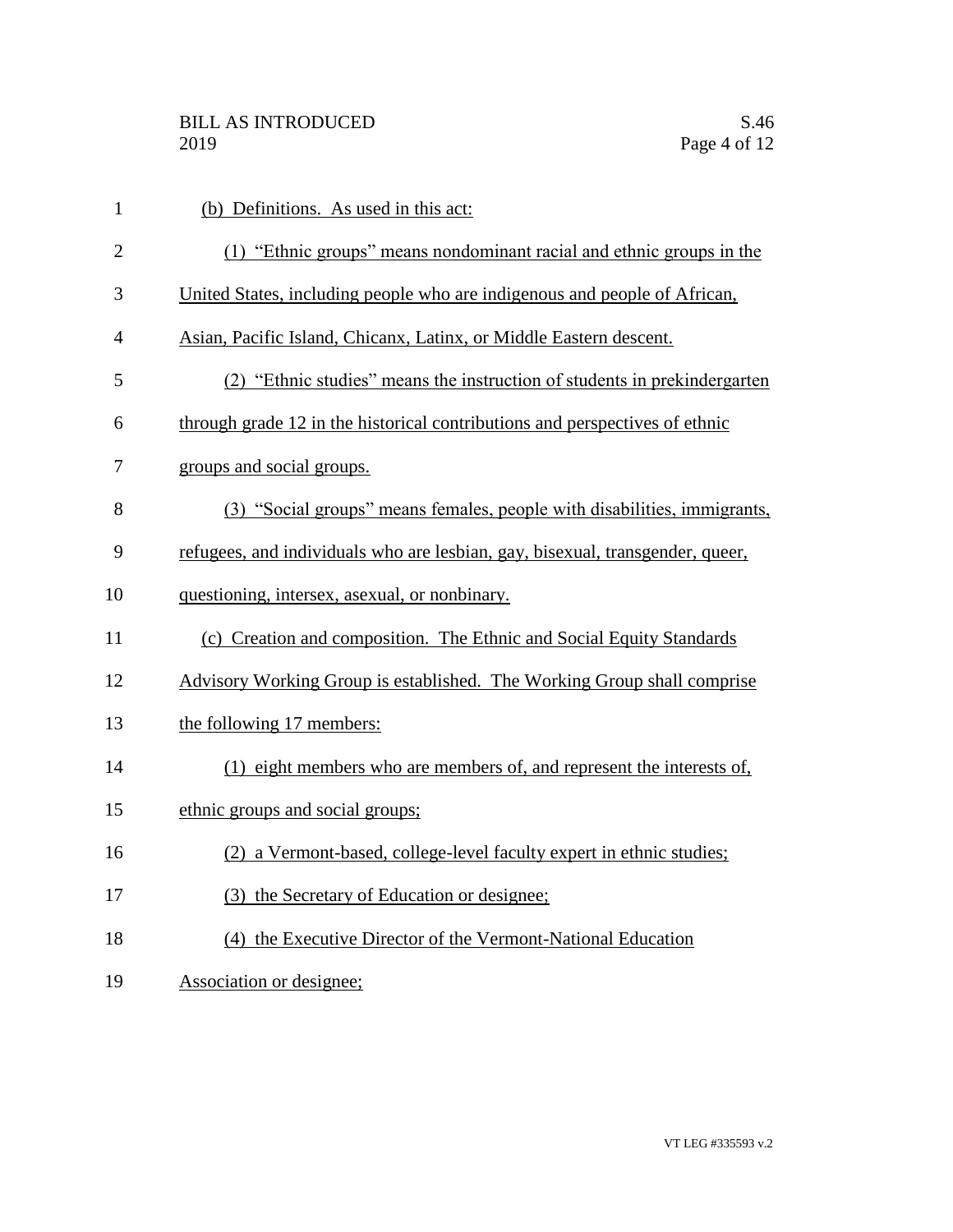| $\mathbf{1}$   | (5) an Assistant Attorney General in the Office of the Vermont Attorney        |
|----------------|--------------------------------------------------------------------------------|
| $\overline{2}$ | General with experience working with the Agency of Education on racial and     |
| 3              | social justice issues in schools;                                              |
| 4              | (6) the Executive Director of the Vermont School Boards Association or         |
| 5              | designee;                                                                      |
| 6              | (7) a representative for the Vermont Principals' Association with              |
| 7              | expertise in the development of school curriculum;                             |
| 8              | (8) a representative for the Vermont Curriculum Leaders Association;           |
| 9              | (9) the Executive Director of the Vermont Superintendents Association          |
| 10             | or designee; and                                                               |
| 11             | (10) the Executive Director of the Vermont Independent Schools                 |
| 12             | Association or designee.                                                       |
| 13             | (d) Appointment and operation.                                                 |
| 14             | (1) The Vermont Coalition for Ethnic and Social Equity in Schools              |
| 15             | (Coalition) shall appoint the eight members who represent ethnic groups and    |
| 16             | social groups and the member identified under subdivision $(c)(2)$ of this     |
| 17             | section. Appointments of members to fill vacancies to these positions shall be |
| 18             | made by the Coalition.                                                         |
| 19             | (2) As a group, the Working Group shall represent the breadth of               |
| 20             | geographic areas within the State and shall have experience in the areas of    |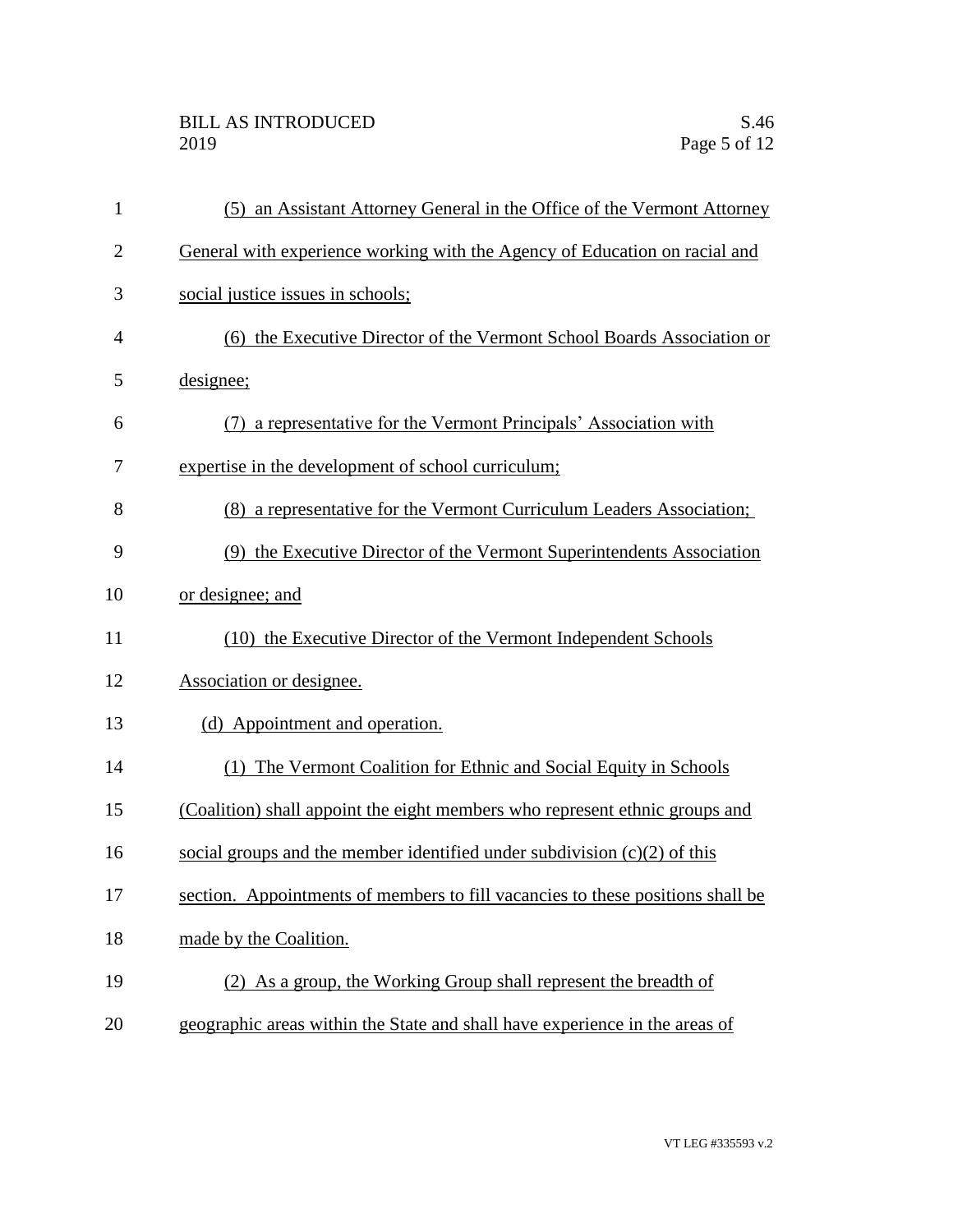| $\mathbf{1}$   | ethnic standards or studies, social justice, inclusivity, and advocacy for the |
|----------------|--------------------------------------------------------------------------------|
| $\overline{2}$ | groups they represent.                                                         |
| 3              | (3)(A) The Secretary of Education or designee shall call the first             |
| $\overline{4}$ | meeting of the Working Group to occur on or before September 1, 2019.          |
| 5              | (B) The Working Group shall select a chair from among its members              |
| 6              | at the first meeting.                                                          |
| 7              | (C) A majority of the membership shall constitute a quorum.                    |
| 8              | (D) The Working Group shall cease to exist on July 1, 2022.                    |
| 9              | (e) Compensation and reimbursement. Members of the Working Group               |
| 10             | who are not employees of the State of Vermont and who are not otherwise        |
| 11             | compensated or reimbursed for their attendance shall be entitled to per diem   |
| 12             | compensation and reimbursement of expenses pursuant to 32 V.S.A. § 1010 for    |
| 13             | not more than ten meetings per year. These payments shall be made from         |
| 14             | monies appropriated to the Agency of Education.                                |
| 15             | (f) Appropriation. The sum of $$13,420.00$ is appropriated to the Agency of    |
| 16             | Education from the General Fund for fiscal year 2020 for the per diem          |
| 17             | compensation and expense reimbursements authorized by subsection (e) of this   |
| 18             | section to be paid to the members of the Ethnic and Social Equity Standards    |
| 19             | Advisory Working Group. The Agency shall include in its budget request to      |
| 20             | the General Assembly for fiscal years 2021 and 2022 the amount of              |
| 21             | \$13,420.00 for the per diem compensation and expense reimbursements           |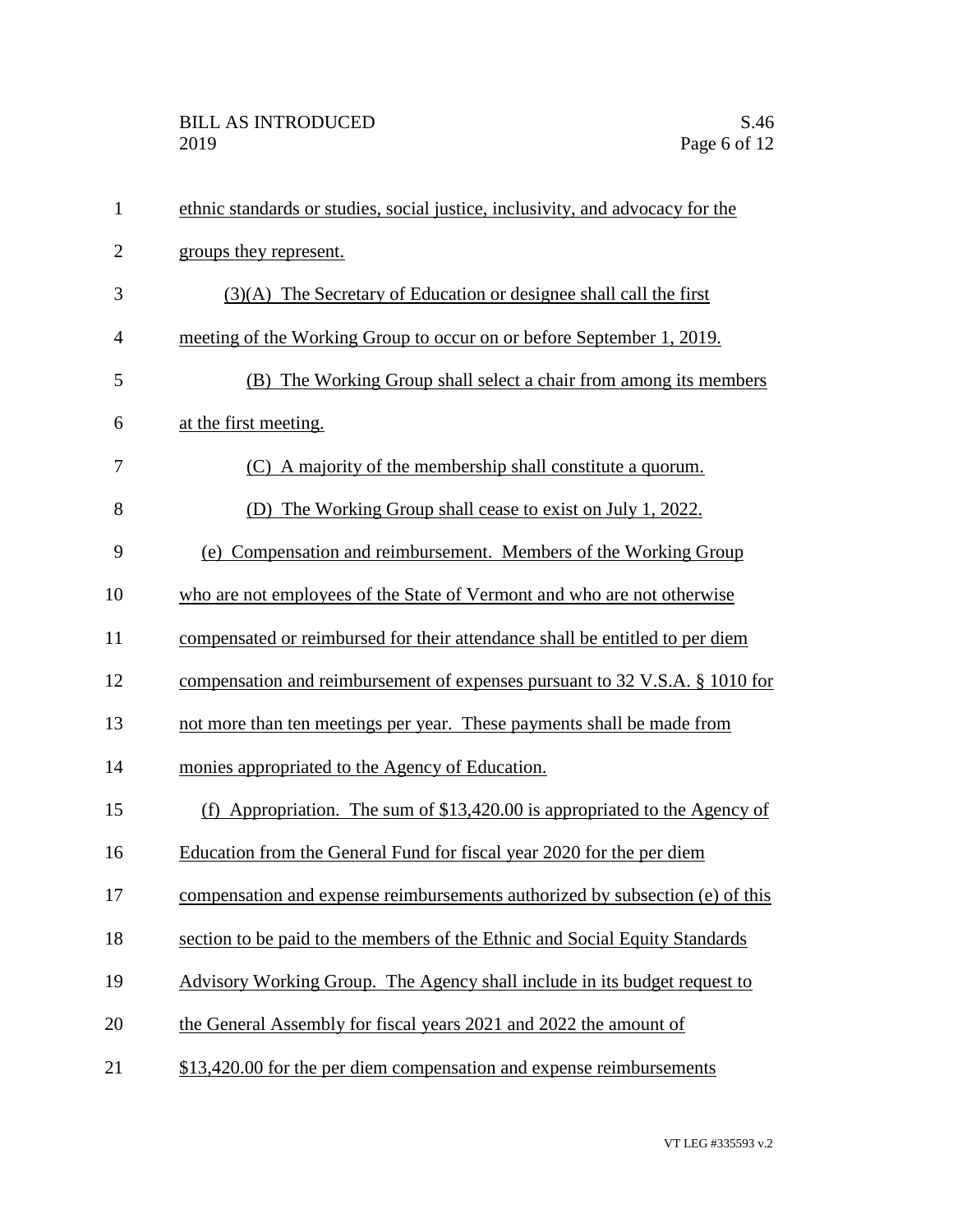| $\mathbf{1}$   | authorized by subsection (e) of this section to be paid to members of the        |
|----------------|----------------------------------------------------------------------------------|
| $\overline{2}$ | <b>Working Group.</b>                                                            |
| 3              | (g) Duties of the Working Group.                                                 |
| 4              | (1) The Working Group shall review statewide curriculum standards                |
| 5              | adopted by the State Board of Education and, on or before June 30, 2021,         |
| 6              | recommend to the State Board updates and additional standards to recognize       |
| 7              | fully the history, contributions, and perspectives of ethnic groups and social   |
| 8              | groups. These recommended additional standards shall be designed to:             |
| 9              | (A) increase cultural competency of students in prekindergarten                  |
| 10             | through grade 12;                                                                |
| 11             | (B) increase attention to the history, contribution, and perspectives of         |
| 12             | ethnic groups and social groups;                                                 |
| 13             | (C) promote critical thinking regarding the history, contributions, and          |
| 14             | perspectives of ethnic groups and social groups;                                 |
| 15             | commit the school to eradicating any racial bias in its curriculum;<br>(D)       |
| 16             | (E) provide, across its curriculum, content and methods that enable              |
| 17             | students to explore safely questions of identity, race equality, and racism; and |
| 18             | (F) ensure that the basic curriculum and extracurricular programs are            |
| 19             | welcoming to all students and take into account parental concerns about          |
| 20             | religion or culture.                                                             |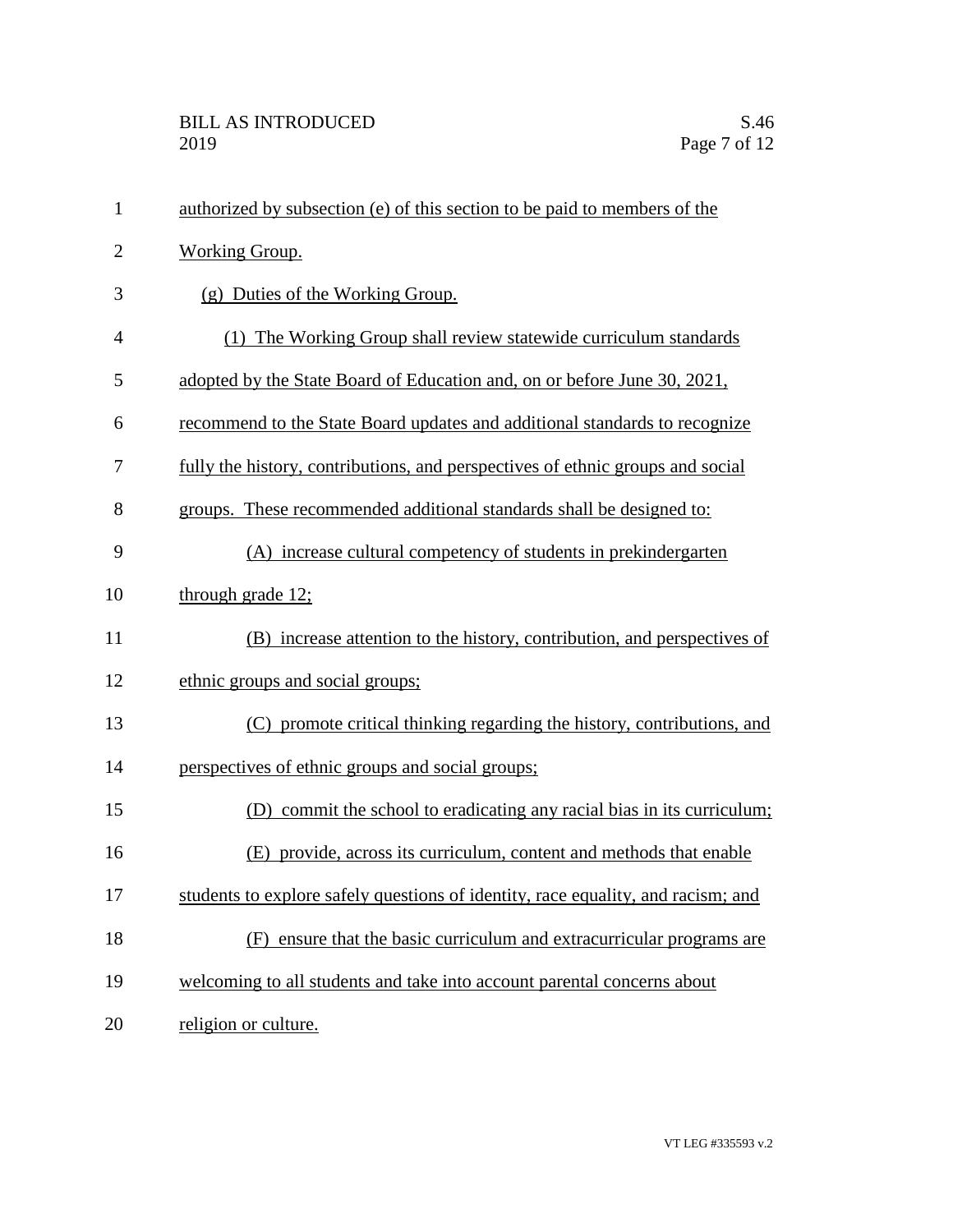## BILL AS INTRODUCED<br>2019 Page 8 of 12

| $\mathbf{1}$   | (2) The Working Group may review all existing State statutes regarding            |
|----------------|-----------------------------------------------------------------------------------|
| $\overline{2}$ | school policies and recommend to the General Assembly proposed statutory          |
| 3              | changes with the following goals:                                                 |
| 4              | (A) ensuring that the school curriculum:                                          |
| 5              | (i) promotes critical thinking regarding the history, contribution,               |
| 6              | and perspectives of ethnic groups and social groups;                              |
| 7              | (ii) includes content and related instructional materials and                     |
| 8              | methods that enable students to explore safely questions of identity and          |
| 9              | membership in ethnic groups and social groups, race equality, and racism; and     |
| 10             | (iii) facilitates a welcoming environment for all students while                  |
| 11             | taking into account parental concerns about bias or exclusion of ethnic groups    |
| 12             | or social groups; and                                                             |
| 13             | (B) ensuring engagement opportunities that provide families a                     |
| 14             | welcoming means of raising any concern about their child's experience as it       |
| 15             | bears on race or ethnic or social group identity at school.                       |
| 16             | (3) The Working Group shall include in its report to the General                  |
| 17             | Assembly under subdivisions $(h)(2)$ and $(3)$ of this section any statute, State |
| 18             | Board rule, or school district policy that it has identified as needing review or |
| 19             | amendment in order to:                                                            |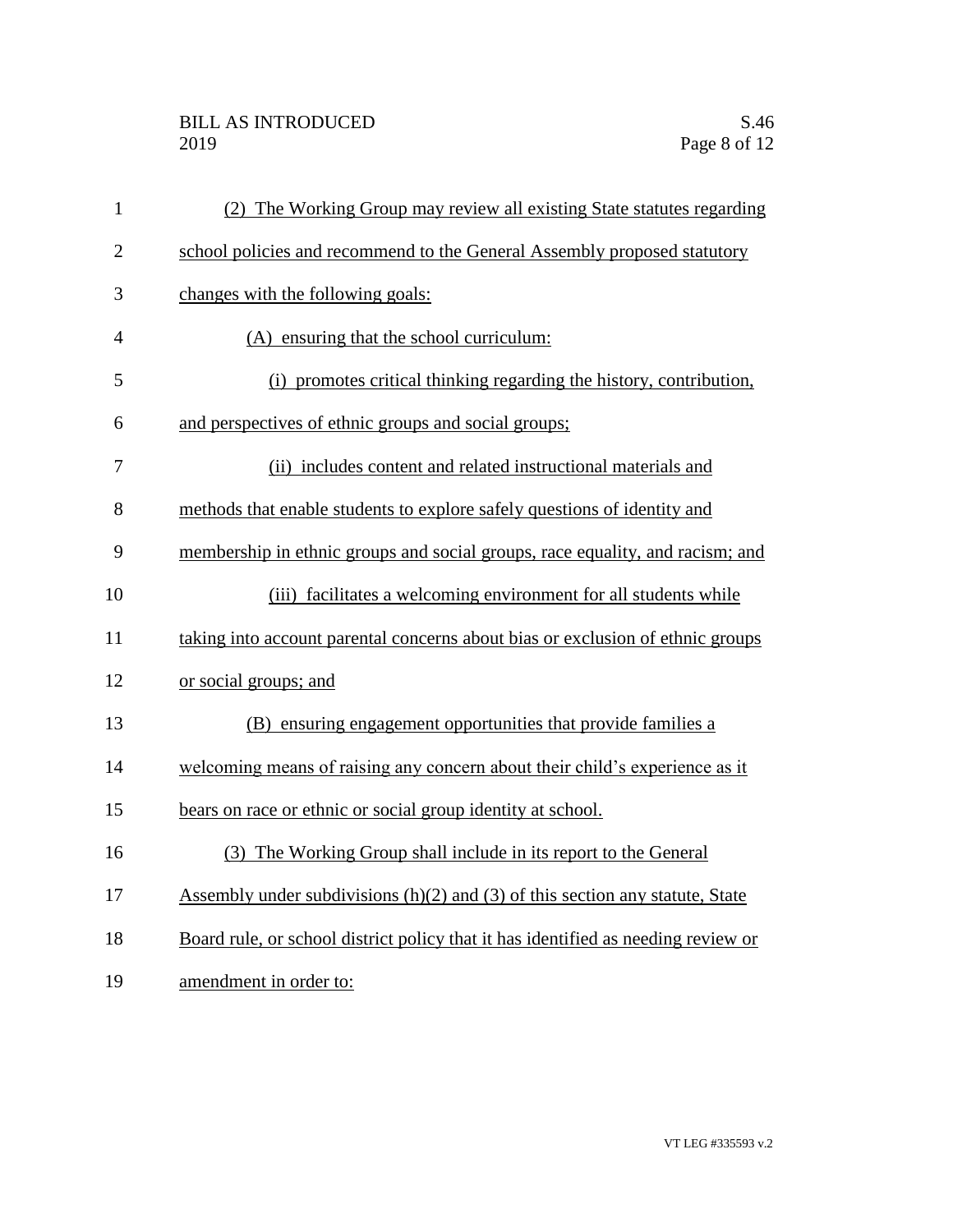## BILL AS INTRODUCED<br>2019 Page 9 of 12

| $\mathbf{1}$ | (A) promote an overarching focus on preparing all students to                    |
|--------------|----------------------------------------------------------------------------------|
| $\mathbf{2}$ | participate effectively in an increasingly racially, culturally, and socially    |
| 3            | diverse Vermont and in global communities;                                       |
| 4            | (B) ensure every student is in a safe, secure, and welcoming learning            |
| 5            | and social environment in which bias, whether implicit or explicit, toward       |
| 6            | others based on their membership in ethnic or social groups is acknowledged      |
| 7            | and addressed appropriately;                                                     |
| 8            | (C) challenge racist, sexist, gender, or ability-based bias or bias based        |
| 9            | on socioeconomic status when it occurs, using principles aligned with            |
| 10           | restorative practice;                                                            |
| 11           | (D) specify prohibited conduct as it relates to racism, sexism,                  |
| 12           | ableism, and other social biases and refers to the process through which alleged |
| 13           | misconduct will be addressed, including disciplinary action as appropriate;      |
| 14           | (E) establish disciplinary responses to racial or ethnic and social              |
| 15           | group incidents that include the utilization of restorative practices where      |
| 16           | appropriate; and                                                                 |
| 17           | (F) ensure that the school provides all its personnel training in how            |
| 18           | best to address bias incidents.                                                  |
| 19           | (h) Reports.                                                                     |
| 20           | (1) The Working Group shall, on or before March 1, 2020, submit a                |
| 21           | report to the General Assembly that includes:                                    |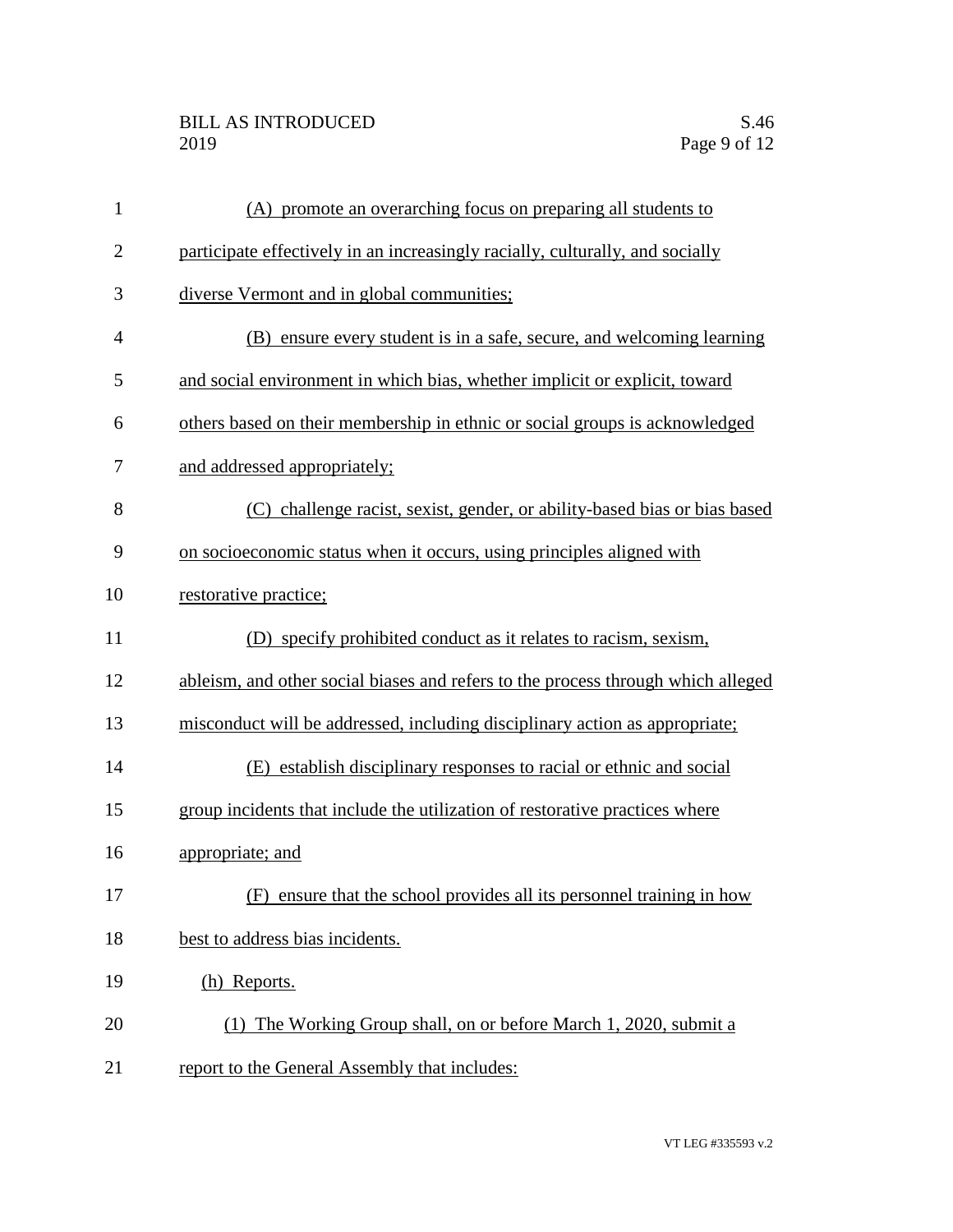| $\mathbf{1}$   | (A) the membership of the Working Group and its meeting schedule;                |
|----------------|----------------------------------------------------------------------------------|
| $\overline{2}$ | (B) its plan to accomplish the work described in subdivision $(g)(1)$ of         |
| 3              | this section, including the timeline for reviewing all statewide curriculum      |
| $\overline{4}$ | standards and for its recommendation to the State Board of additional            |
| 5              | standards to recognize fully the history, contributions, and perspectives of     |
| 6              | ethnic groups and social groups; and                                             |
| 7              | (C) its plan to accomplish the work described in subdivisions $(g)(2)$           |
| 8              | and (3) of this section, including the timeline for reviewing all existing State |
| 9              | statutes regarding school policies and drafting proposed legislation.            |
| 10             | (2) The Working Group shall, on or before December 15, 2020, submit a            |
| 11             | report to the General Assembly that includes:                                    |
| 12             | (A) the membership of the Working Group and its meeting schedule;                |
| 13             | (B) recommended statutory changes under subdivisions $(g)(2)$ and $(3)$          |
| 14             | of this section; and                                                             |
| 15             | (C) recommendations for training and appropriations to support                   |
| 16             | implementation of the recommended statutory changes.                             |
| 17             | (3) The Working Group shall, on or before July 1, 2022, submit a report          |
| 18             | to the General Assembly that includes:                                           |
| 19             | (A) any further recommended statutory changes under subdivision                  |
| 20             | $(g)(2)$ of this section; and                                                    |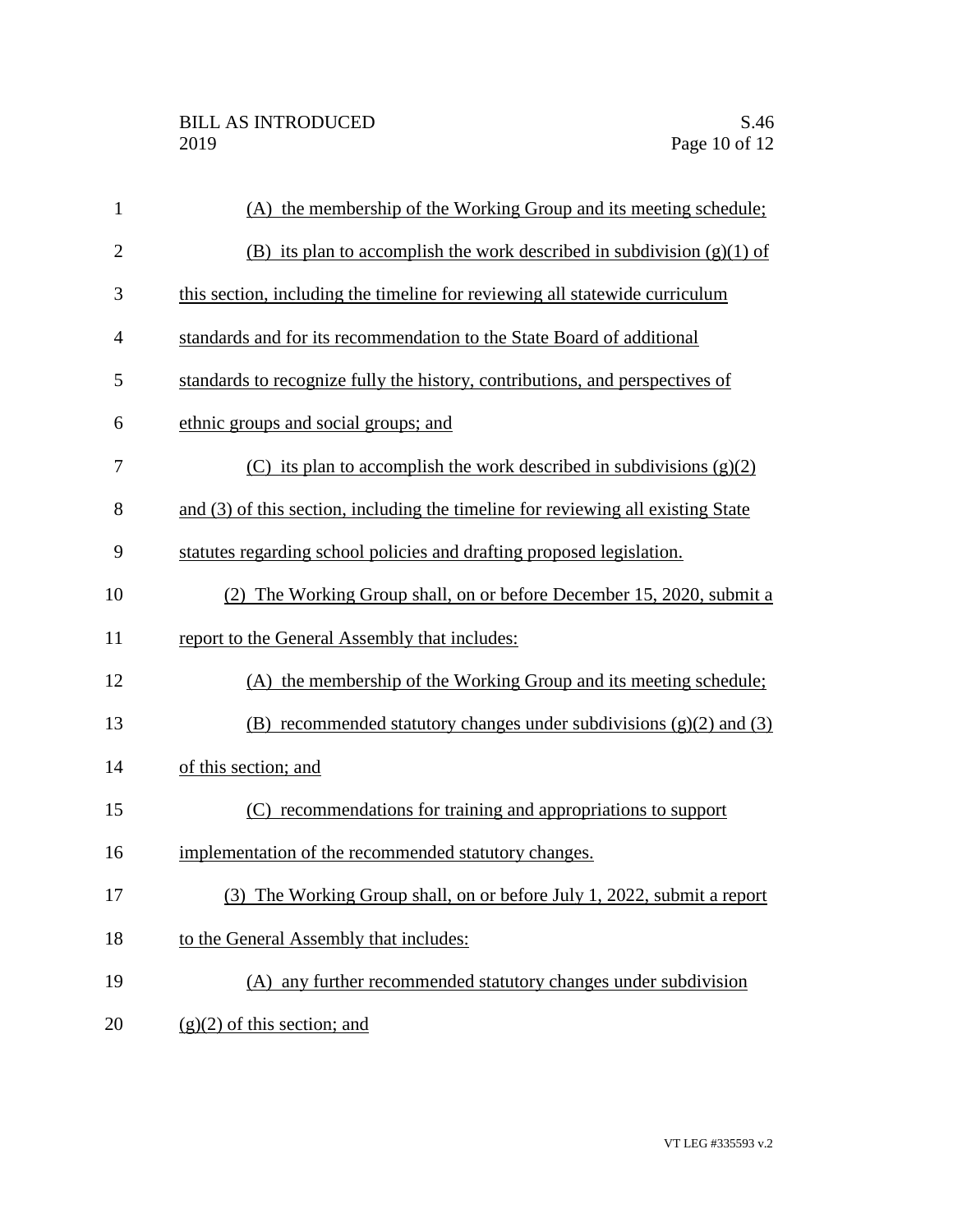| $\mathbf{1}$   | (B) recommendations for training and appropriations to support                 |
|----------------|--------------------------------------------------------------------------------|
| $\overline{2}$ | implementation of the recommended changes.                                     |
| 3              | (i) Duties of the State Board of Education. The Board of Education shall,      |
| $\overline{4}$ | on or before June 30, 2022, consider adopting ethnic and social equity studies |
| 5              | standards into existing statewide curriculum standards for students in         |
| 6              | prekindergarten through grade 12. The State Board shall consider the report    |
| 7              | submitted by the Working Group under subdivision $(g)(1)$ of this section when |
| 8              | determining the standards to adopt.                                            |
| 9              | Sec. 2. 16 V.S.A. § 164 is amended to read:                                    |
| 10             | § 164. STATE BOARD; GENERAL POWERS AND DUTIES                                  |
| 11             | The State Board shall evaluate education policy proposals, including timely    |
| 12             | evaluation of policies presented by the Governor and Secretary; engage local   |
| 13             | school board members and the broader education community; and establish        |
| 14             | and advance education policy for the State of Vermont. In addition to other    |
| 15             | specified duties, the Board shall:                                             |
| 16             | * * *                                                                          |
| 17             | (17) Report annually on the condition of education statewide and on a          |
| 18             | school by school supervisory union and school district basis. The report shall |
| 19             | include information on attainment of standards for student performance         |
| 20             | adopted under subdivision (9) of this section, number and types of complaints  |
| 21             | of harassment, hazing, or bullying made pursuant to chapter 9, subchapter 5 of |